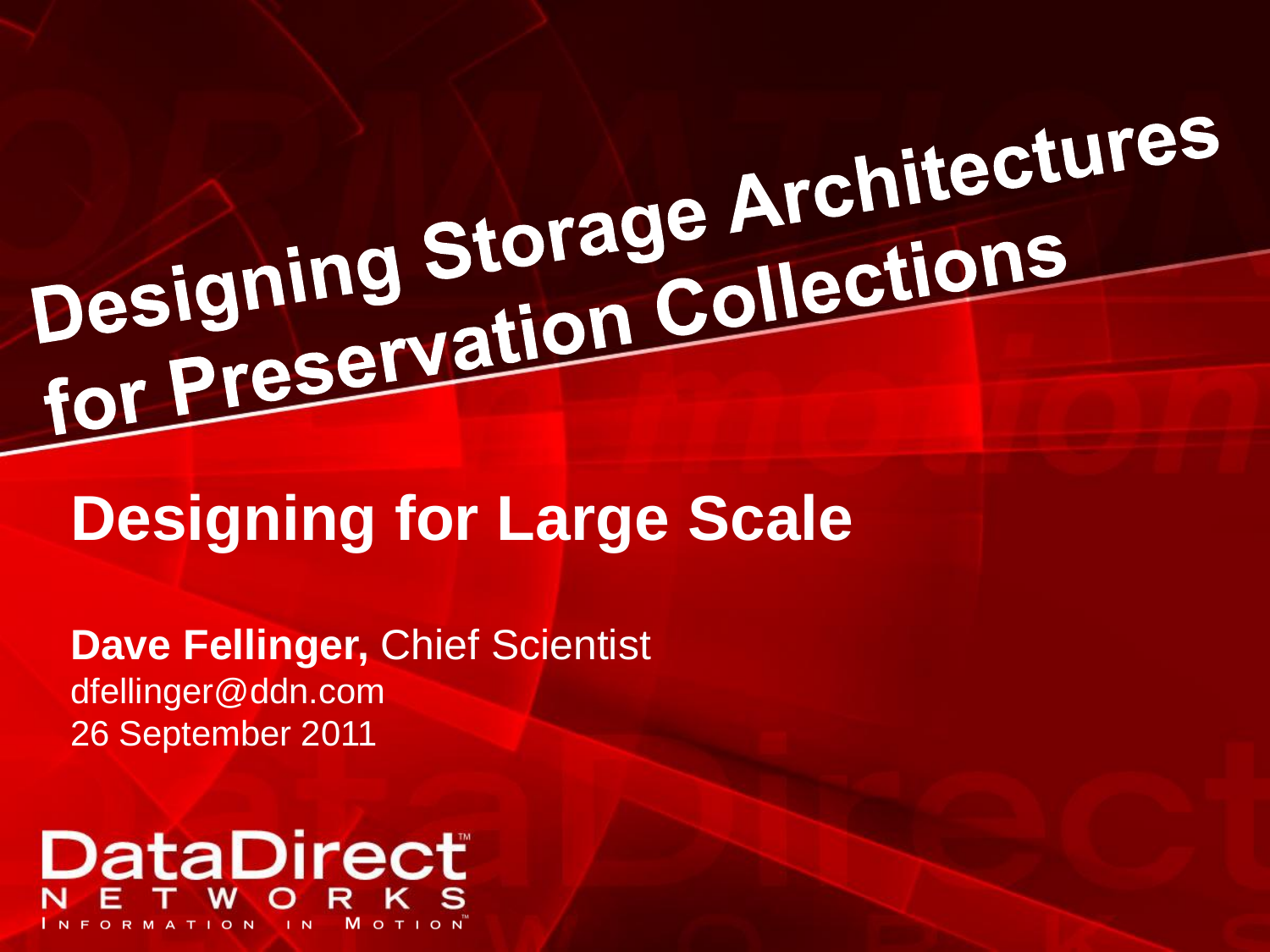# **Storage Technology**

#### **The Good News**

- Disk drives have progressed from 1TB to 4TB in 3 years.
- SATA Bus transfer rates have gone from 300MB/s to 600MB/s.
- SATA drives still operate within the 10W range.

#### **The Bad News**

- Average building block sizes are still 12 to 24 drives in a server.
- Motherboards capable of high speed data service are in the 400W-600W range.

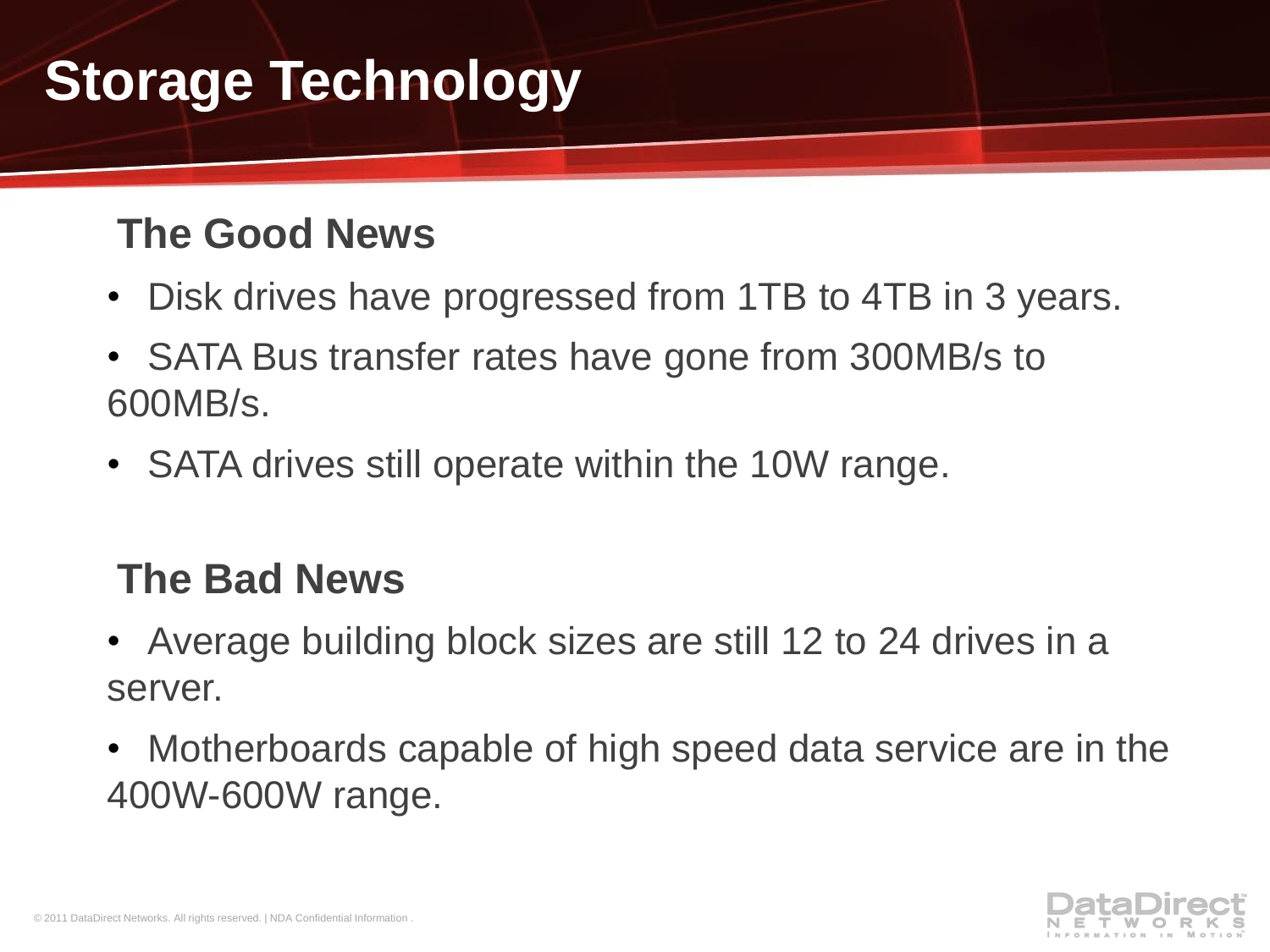# **Building Block Size**

#### **If each building block is efficient will the system be efficient?**

- Let's move 60 people from point A to point B using Smart Cars
- If each car gets 40M/G the resultant motorcade gets 0.67M/G
- A better choice is a bus even if it gets less than 10M/G

#### **Let's build a storage system with 1200 disk drives**

- We can use 50 servers with 24 drives each
	- We need 30kW just for the motherboards without considering power supply efficiency
	- The drives consume 12kW so the total is 42kW

#### **A better choice is a bigger building block**

- A dedicated dual control system running efficient state machine code can control the entire access with less than 500W added for switching
- The total is 12kW+1.2KW+500W=13.7KW

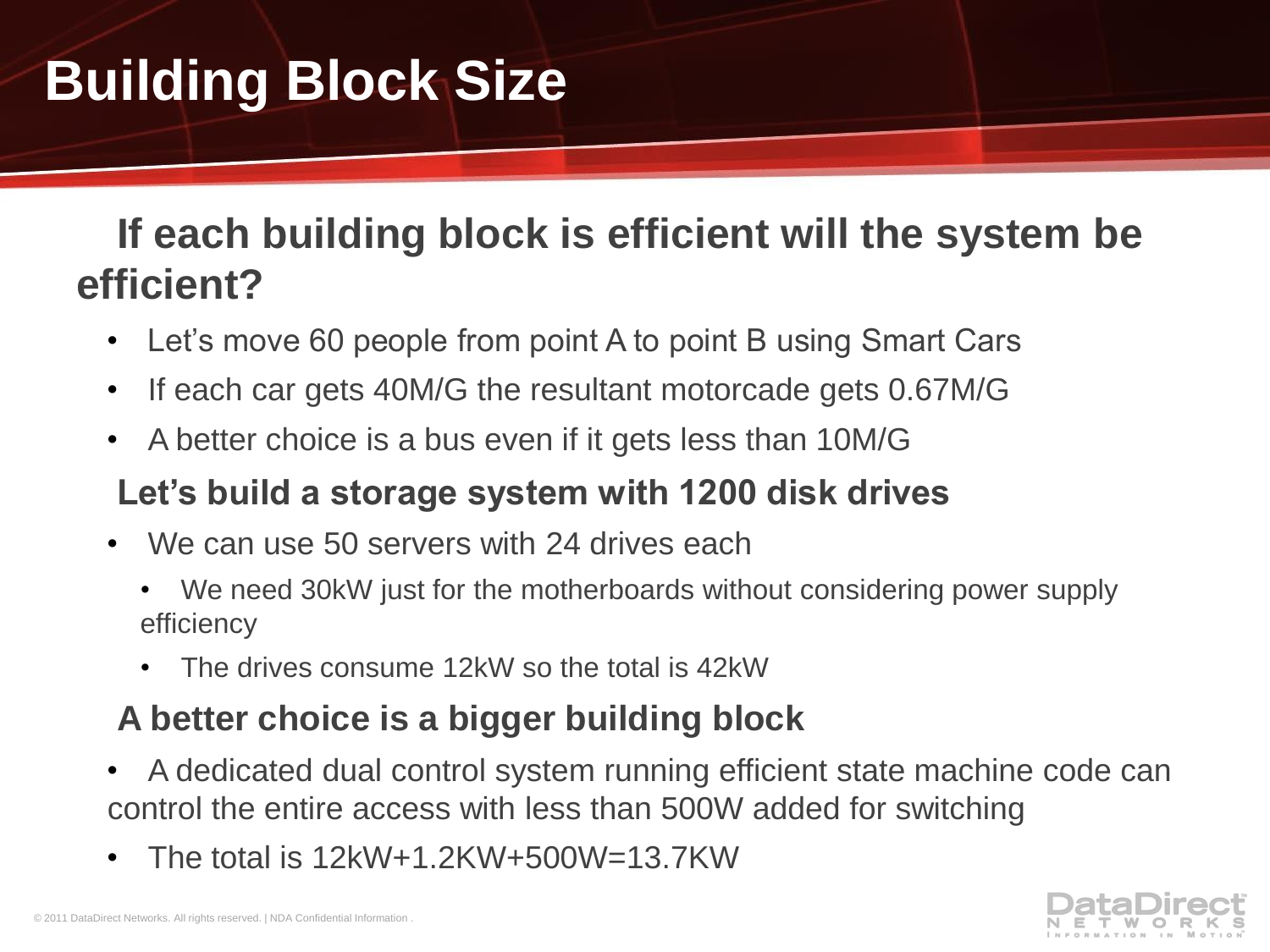### **Architect for the Use Case**

#### **The 50 Server System**

- Data service at 100GB/s peak 50GB/s with data recovery.
- CPU to storage ratio allows for map reduce applications.
- Distributed management and external switching.

#### **The Dedicated Data Service Module**

- Data service at 40GB/s.
- High degree of efficiency since internal data channels are less than 2W each.
- High level of consistency due to aggregation.
- Highly simplified and centralized management.
- Increased MTBF.
- 50% reduction in space requirements.
- Dynamically manageable power conservation control.
- Centralized service channels allowing on the fly data reduction.

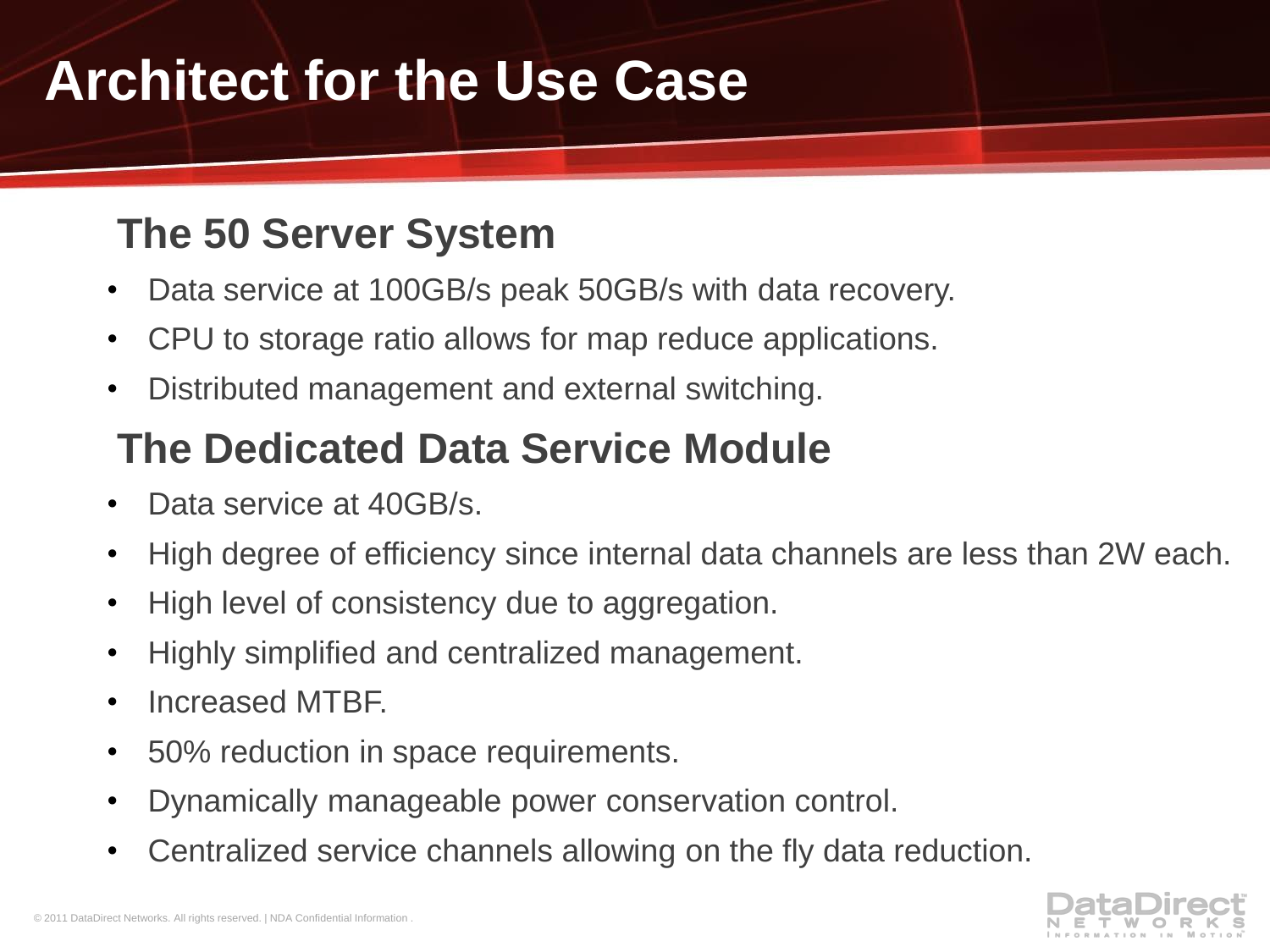

#### **Build with "right-sized" blocks.**

- Balancing the requirements of availability, capacity, and bandwidth with the constraints of space, power, and cooling is non-trivial.
- The decision of CPU utilization per storage unit is crucial in considering a power budget.
- Select storage elements based upon usage;
	- Solid state storage for metadata and indexing
	- High speed rotating media for data mining and processing
	- Lower speed rotating media for general service

**The system size and use should dictate the scale and flexibility of the incremental module.**